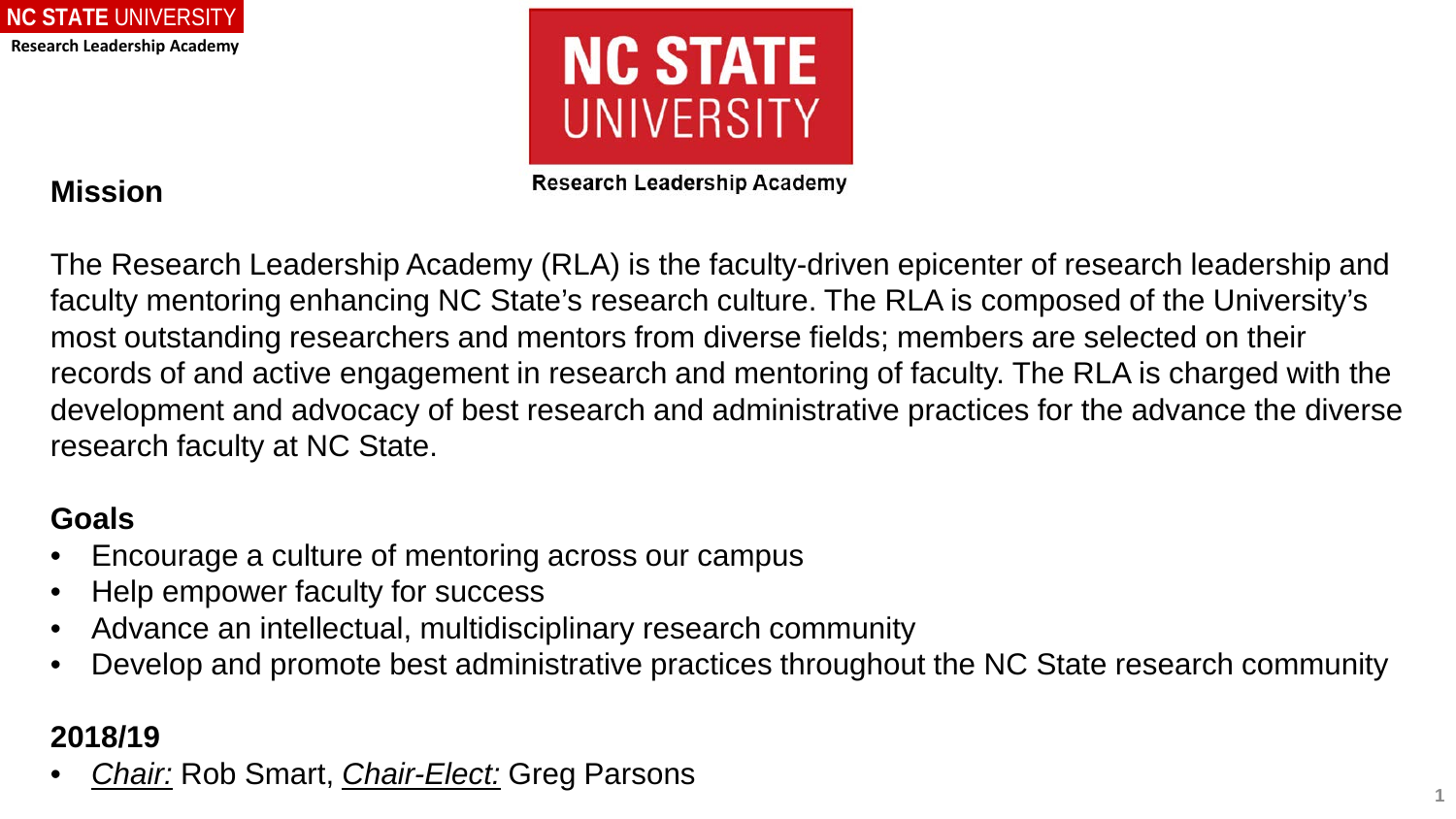# **2016 Inaugural Class**

- **Harald Ade**, Distinguished Professor, Physics
- **Marie Davidian**, William Neal Reynolds Professor, Statistics
- **Fred Gould**, William Neal Reynolds Professor of Ag., Entomology
- **Gail Jones**, Distinguished Graduate Professor, STEM Education
- Y. Richard Kim, Civil, Construction, and Environmental **Engineering**
- **Trudy Mackay**, William Neal Reynolds Professor, Biological **Sciences**
- **Chris McGahan**, Professor, Molecular Biomedical Sciences
- **Greg Parsons**, Alcoa Professor, Chemical and Biomol. **Engineering**
- **Ronald Sederoff**, Professor, Forestry & Environmental Resources
- **Laurie Williams**, Professor, Computer Science
- **Walt Wolfram**, William C. Friday Distinguished Professor, English









Walt Wolfram



Harald Ade

Marie Davidian





Fred Gould Gail Jones



Richard Kim



Chris McGahan



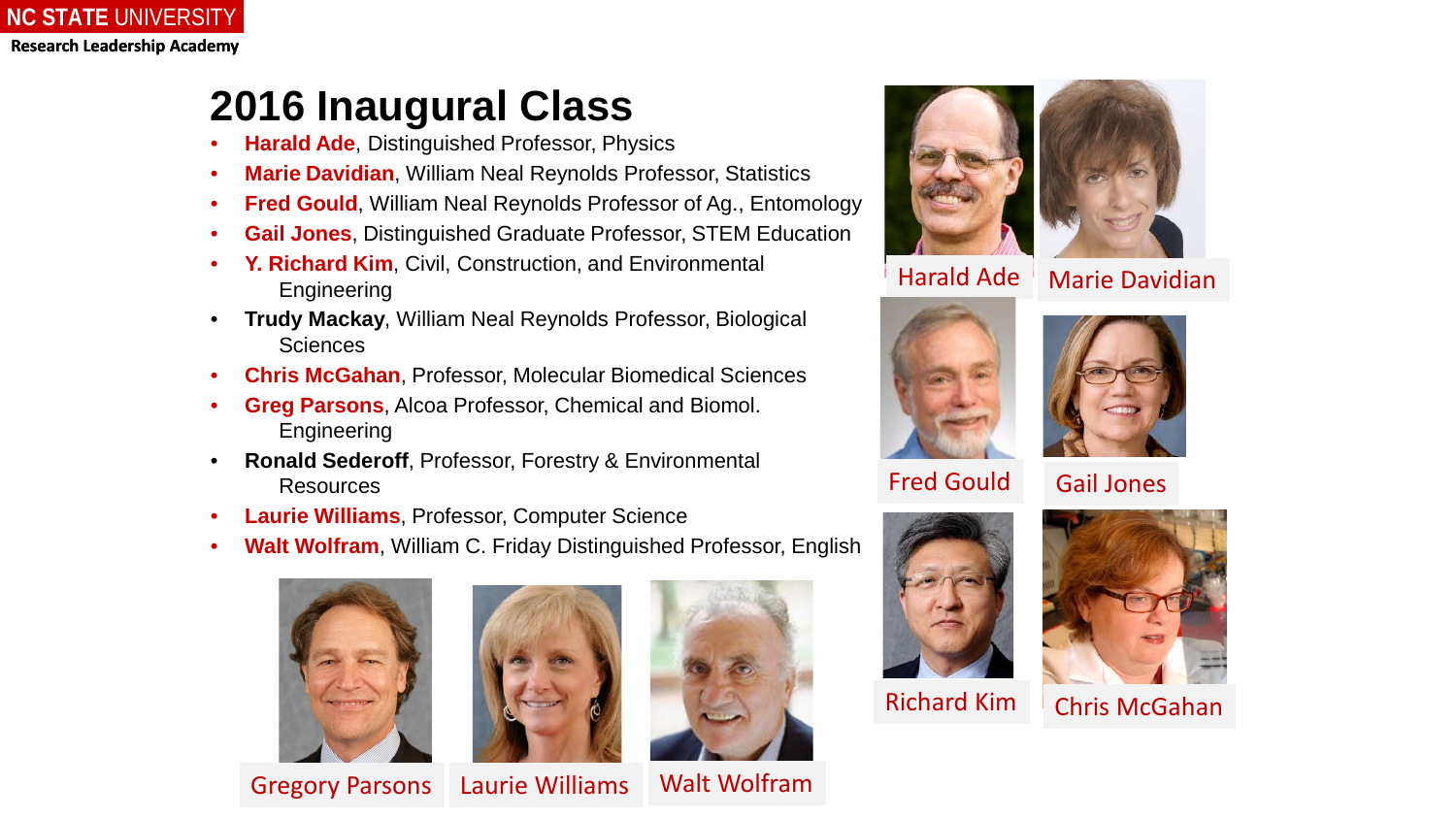**NC STATE** UNIVERSITY **Research Leadership Academy**

## **2017 Class**

- **Ken Adler**, Professor, Molecular Biomedical Sciences
- **Sarah Desmarais**, Associate Professor, Psychology
- **Harold Freeman**, Ciba Professor Textile Engineering, Chemistry & Science
- **Tom Gower**, Professor, Forestry and Environmental Resources
- **Robert Handfield** Bank of America Univ. Distinguished Professor Business Management
- **Sharon Joines**, Associate Professor, Graphic and Industrial Design
- **S. Thomas Parker**, Professor, History
- **Wayne Place**, Alumni Distinguished Professor, Architecture
- **Erin Sills, Professor, Forestry & Environmental Resources**
- **Munindar Singh**, Alumni Distinguished Graduate Professor Computer Science
- **Robert Smart**, William Neal Reynolds Distinguished Professor Biological Sciences
- **Alyson Wilson**, Professor, Statistics









Harold Freeman Tom Gower















Wayne Place | Erin Sills Munindar Singh Alyson Wilson Robert Smart | Thomas Parker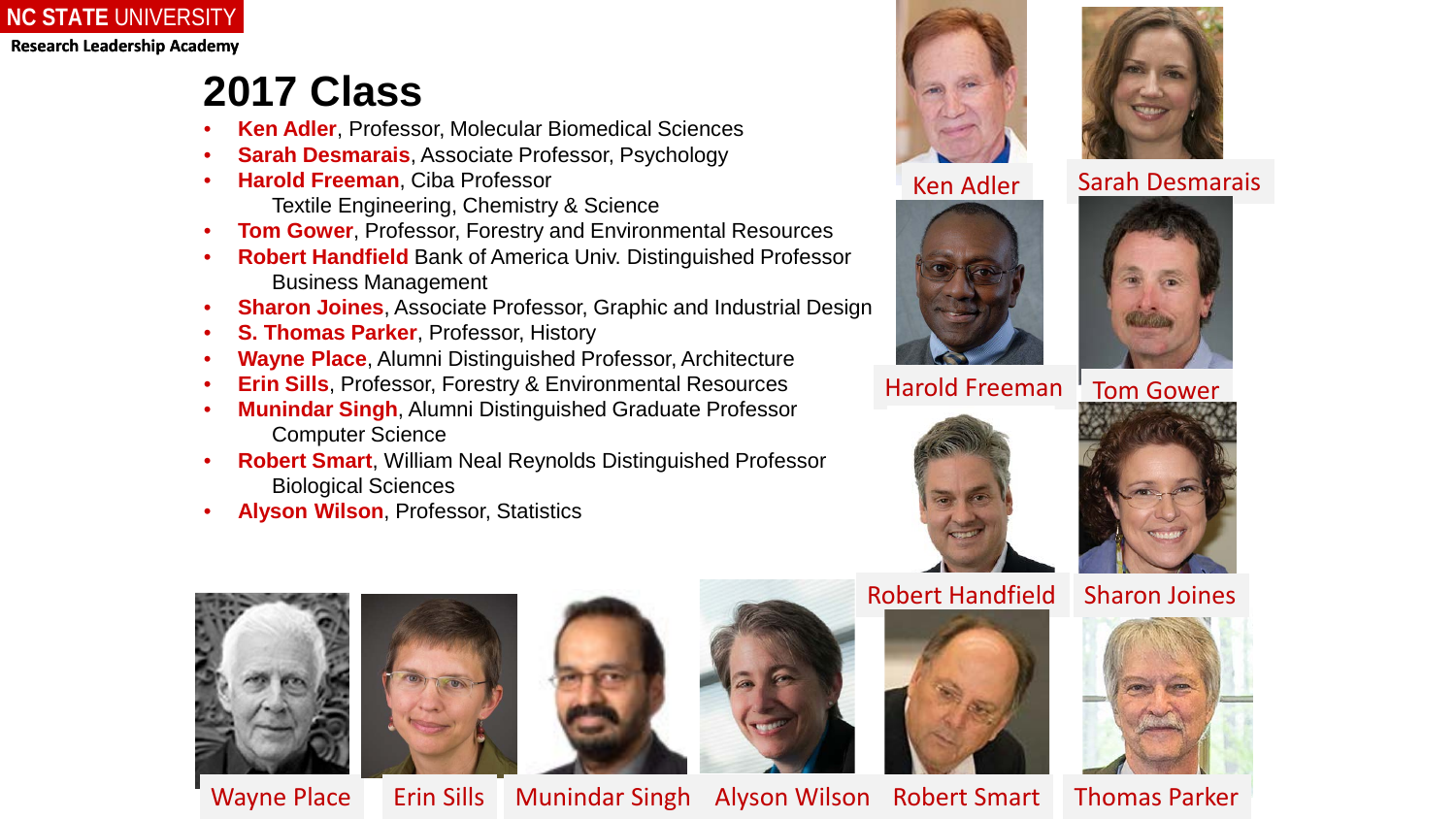

# **2018 Class**

- **Jose Alonso**, Professor, Plant and Microbial Biology
- **Cathrine Hoyo**, Associate Professor, Biological Sciences; Director, Epidemiology and Environmental Epigenomics Laboratory
- **Jessica DeCuir-Gunby**, Professor, Educational Psychology
- **Fred Wright, Professor, Statistics; Director,** Bioinformatics Research Center
- **Matthew Breen, Oscar Fletcher Distinguished** Professor, Genomics
- **H. Christopher Frey**, Glenn E. Futrell Distinguished University Professor, Civil, Construction, and Environmental Engineering
- **David Muddiman**, Distinguished Professor, Chemistry; Director, Molecular Education, Technology, and Research Innovation Center
- **Coby Schal**, Blanton Whitmire Distinguished Professor, Entomology and Plant Pathology



David Muddiman









#### Jose Alonso | Catherine Hoyo



### Jessica DeCuir-Gunby Fred Wright



Matthew Breen



Chris Frey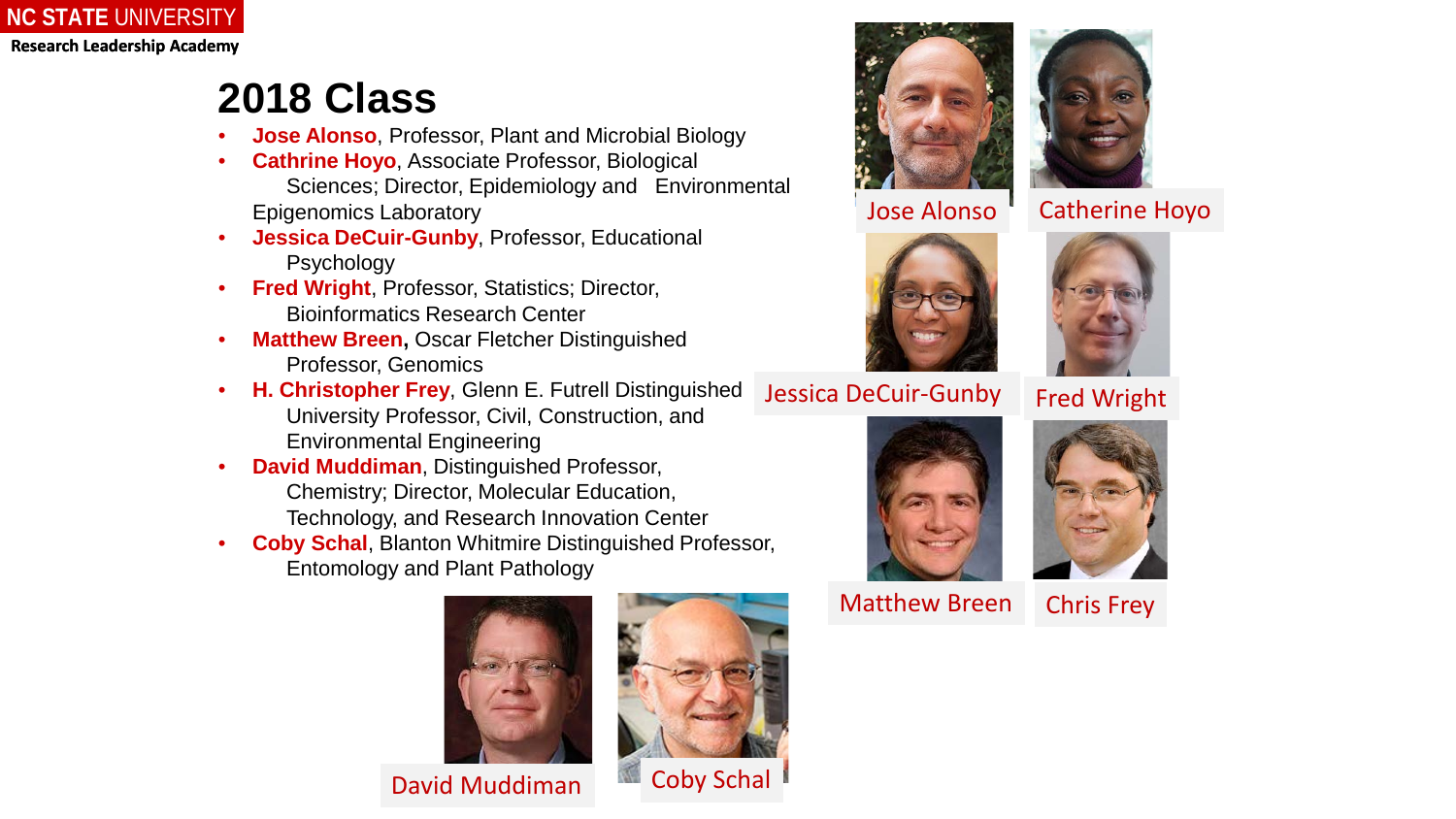

# **RLA Junior Faculty Forum**

October 11, 2018

## **Moderators:**

Christopher Frey and David Muddiman

**Purpose:** Junior faculty question a panel of senior faculty and university leaders about concerns and challenges in today's research environment.

**Panelists:** Ed Bowden (COS), Katharine Stewart (Faculty Affairs), Cranos Williams (COE), Sarah Desmarais (CHASS)

**Total Attendees Day of Event:** 61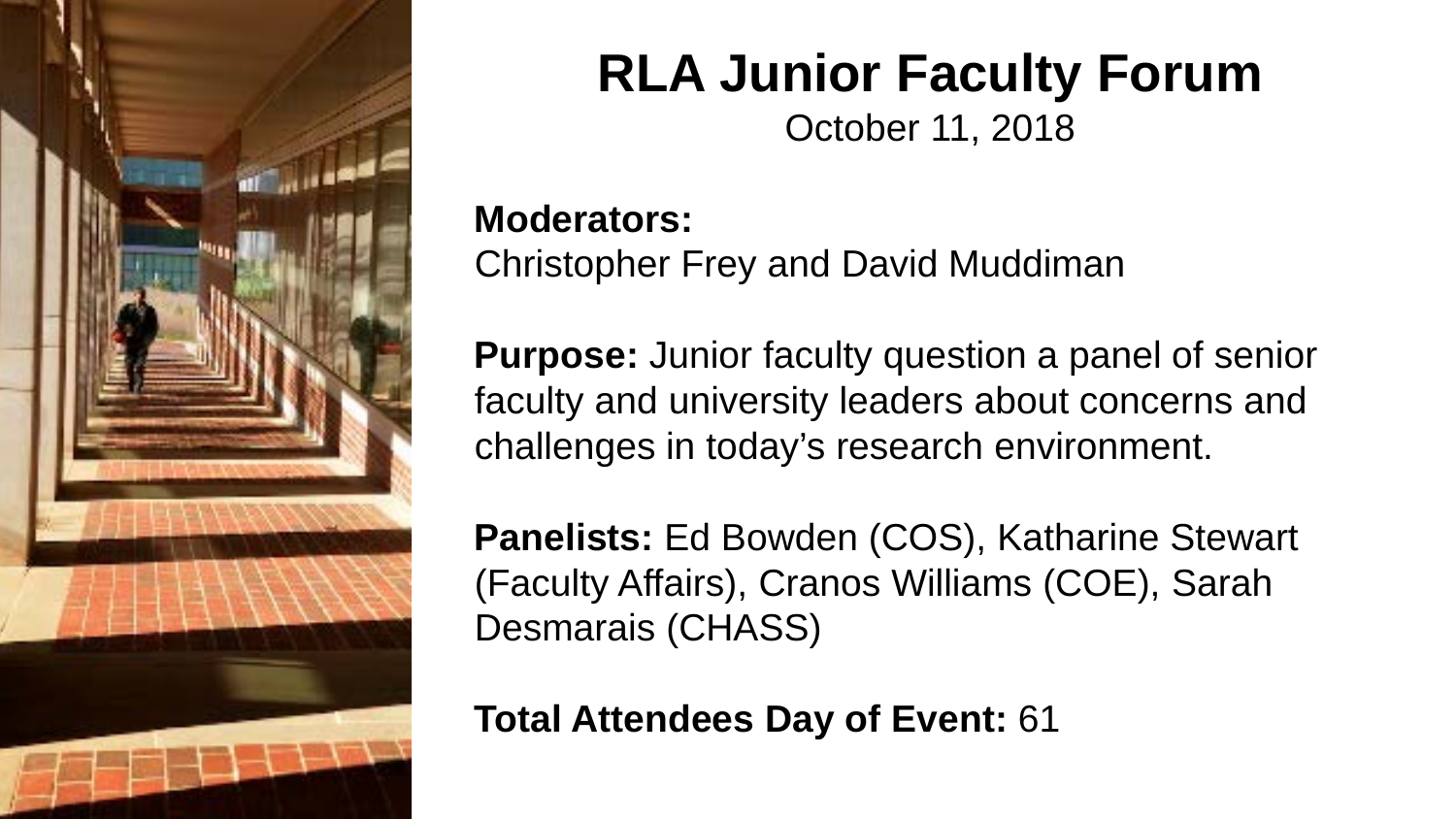

# **RLA Lunch and Learn: Navigating International Research** December 5, 2018

**Moderators:** Erin Sills and Cathrine Hoyo

**Purpose:** Opportunity to question a diverse panel with knowledge of participating in international research at NC State.

**Panelists:** Nora Haenn (CHASS), Sid Thakur (CVM), Andy Grieshop (COE), Carla Barbieri (CNR), David Jordan (CALS), David Dixon (Global), Ingrid Schmidt (Global)

**Total Attendees Day of Event:** 47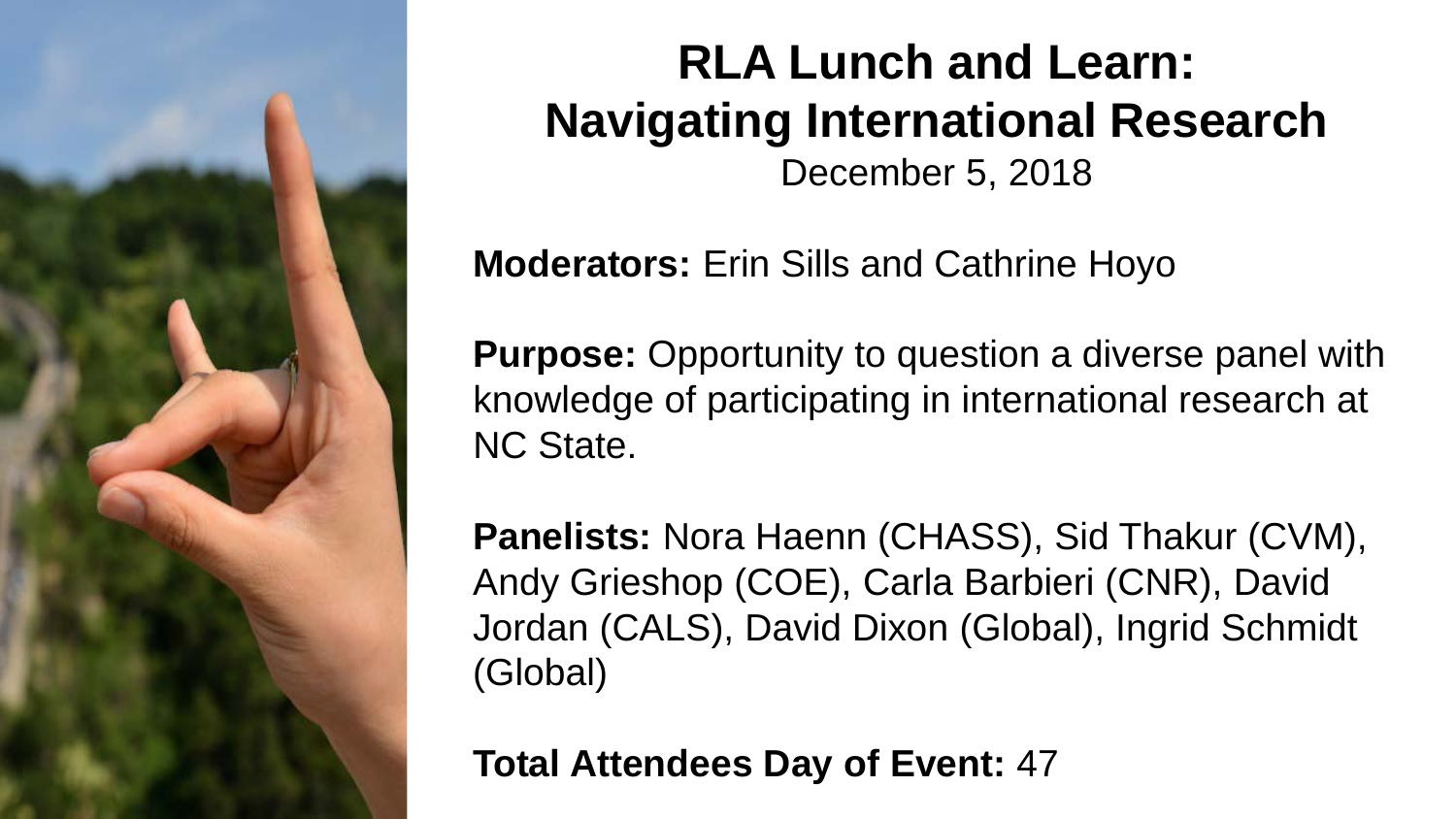## **Research Leadership Academy RLA hosted speaker Melissa Marshall "Powerful Presentations"**

January 15, 2019

**Purpose:** Teach great communication skills to scholars, scientists, and engineers so they can effectively present complex ideas to a general audience.

Participants from every college

This event was also live-streamed

**Total Attendees Day of Event:** 122

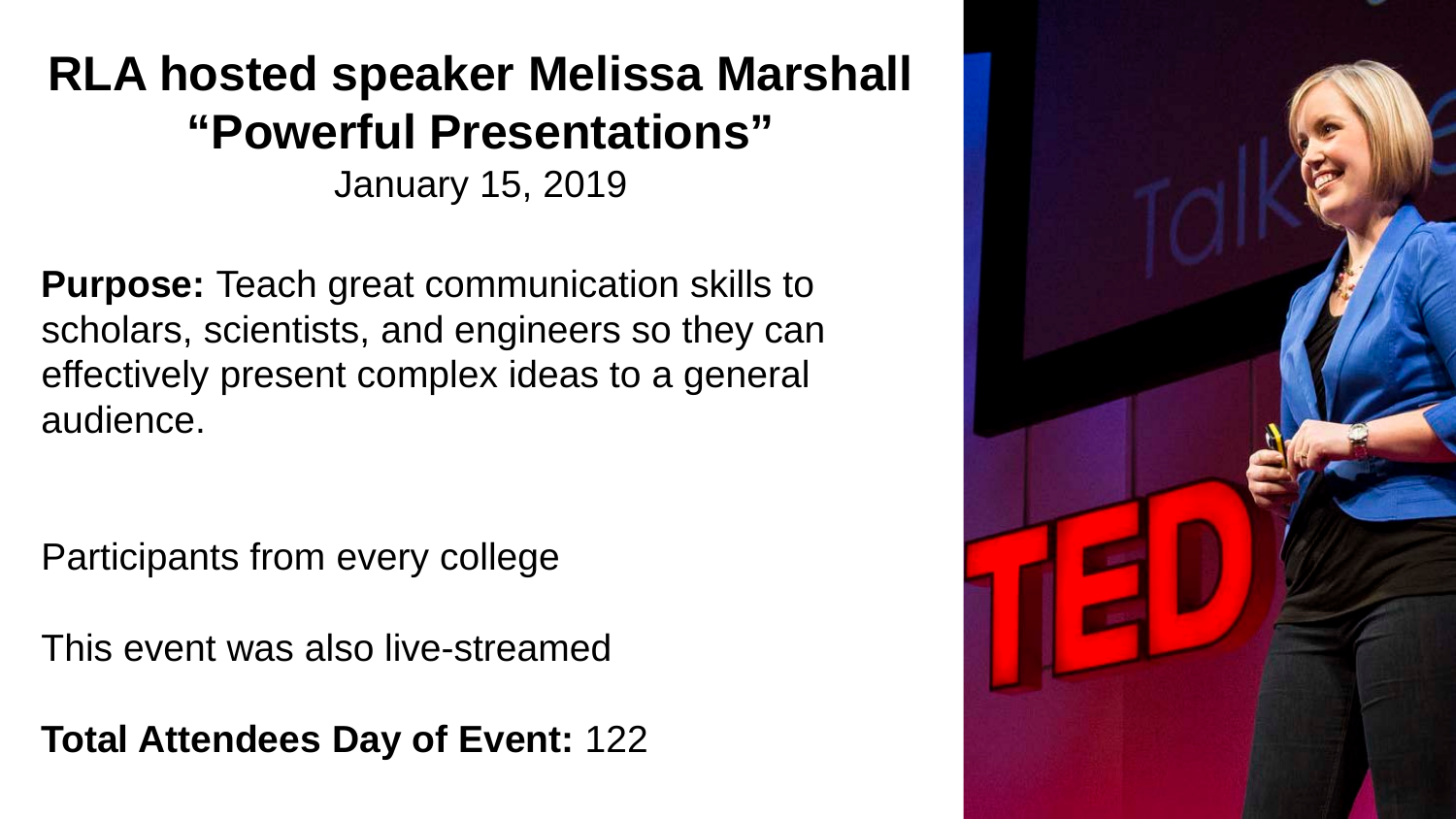

# **RLA Lunch and Learn: Opportunities and Challenges of Interdisciplinary Research**  February 27, 2019

**RLA Hosts:** Alyson Wilson and Marie Davidian **Moderator:** Fred Wright

**Purpose:** Learn about interdisciplinary research programs, engaging students in interdisciplinary activities, NC State's Center and Institutes, and more.

## **Panelists:**

- Katharine Stewart, Faculty Affairs
- Chris McGahan, COS
- Jean Ristaino, CALS
- Maria Mayorga, COE
- Nora Haenn, CHASS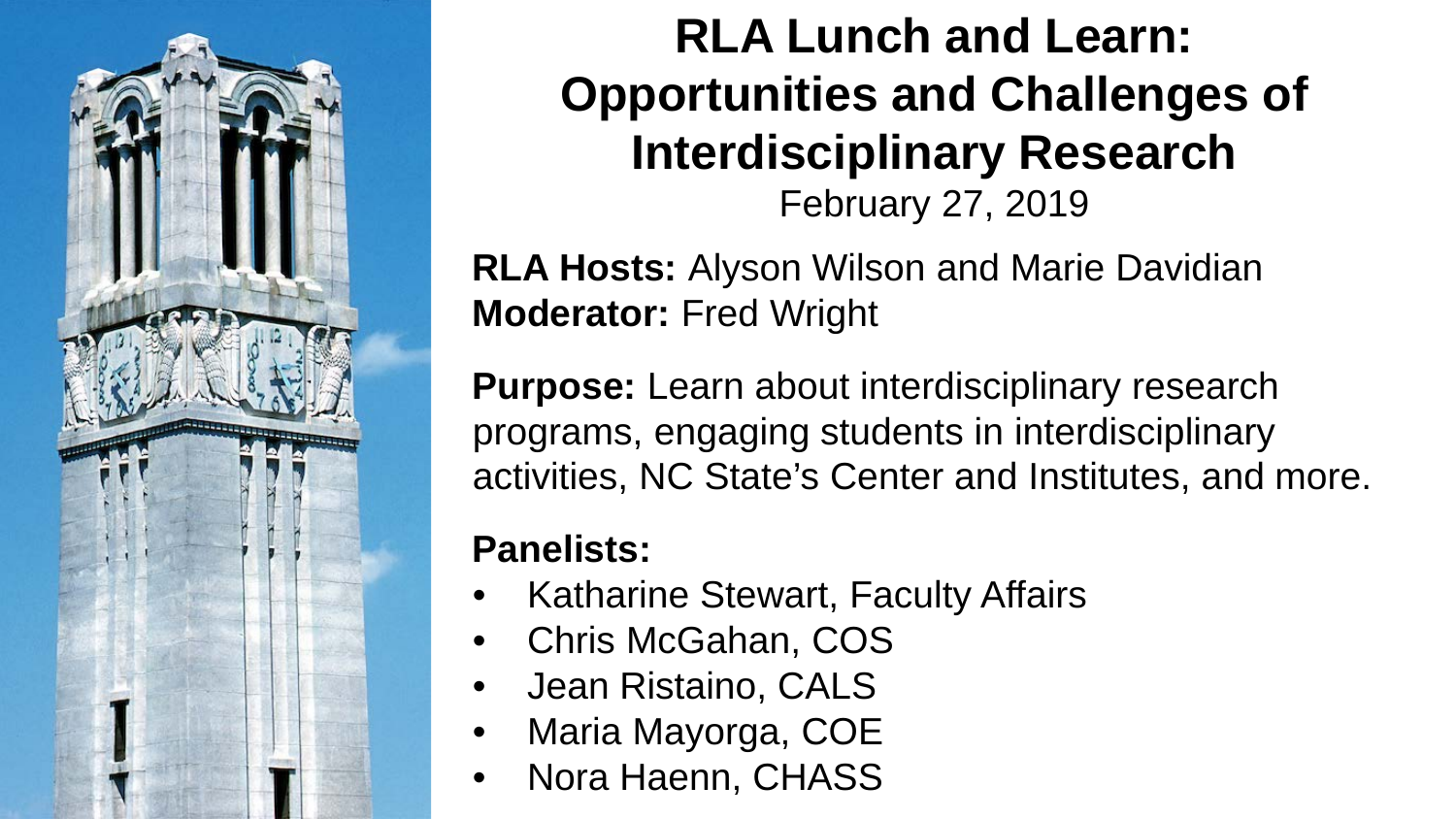

# **University Research Symposium** March 21, 2019

**Purpose:** Introduce research scholars and to explore opportunities for new partnerships. This year's focus will be on opportunities and intellectual challenges in cross- and multi-disciplinary research.

**Symposium Chair and Co-Chair:** Greg Parsons and Sharon Joines *Symposium Committee has representation from all ten colleges.*

**Invited Presenters:** Matthew Booker (CHASS), Ralph Dean (CALS), Fred Gould (CALS), Veena Misra (COE), Ann Ross (COS), and Gavin Smith (COD).